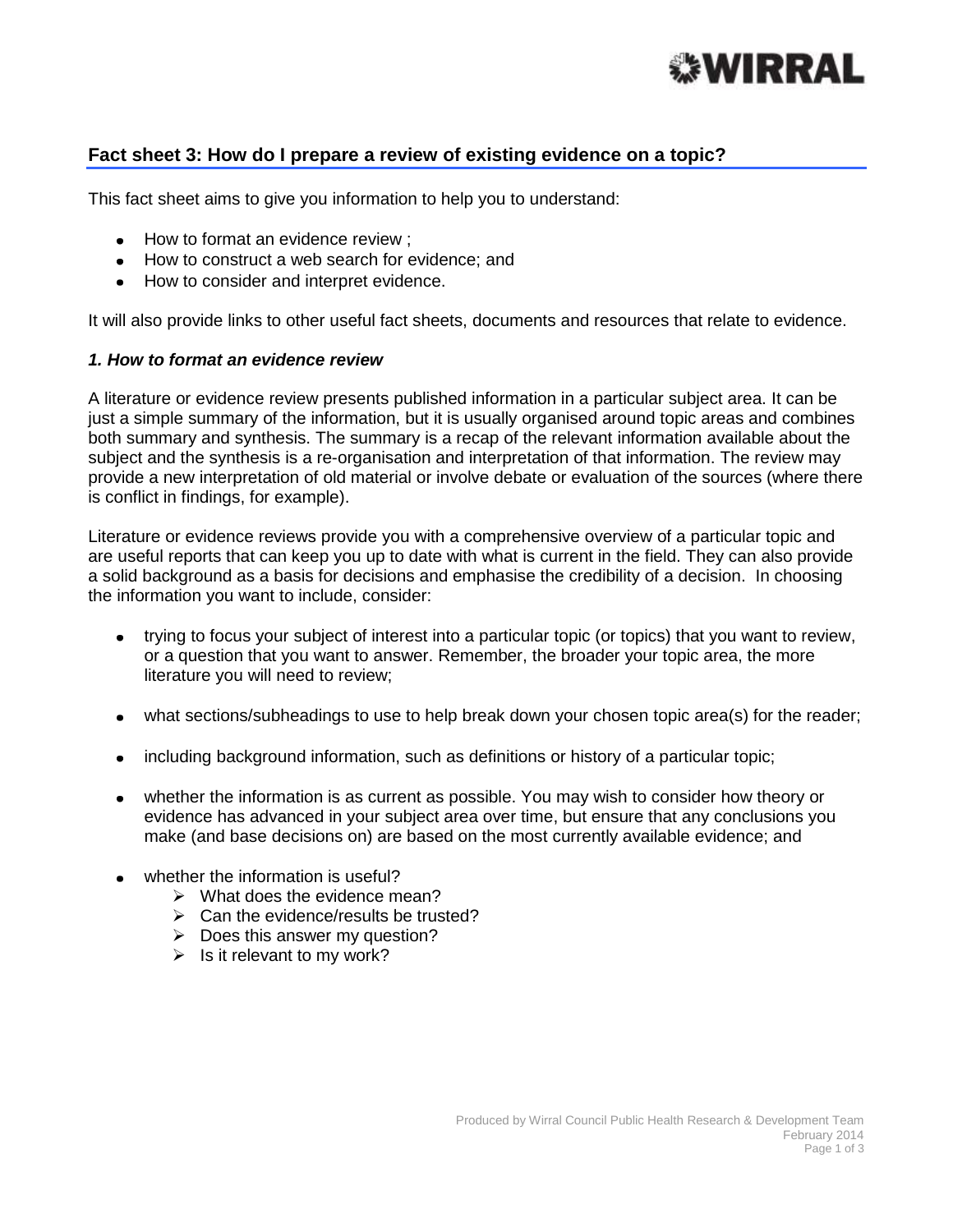### **Once you have determined that the information you have found is useful, you will need to write it up! Try to:**

- summarise and signpost the information for the reader rather than just repeat it. You can do this by discussing common themes or issues in the information;
- include some critique of the quality of the information you refer to or how representative it is. Just listing it gives the impression that each finding has equal weight, which may not be the case;
- consider whether there is a clear consensus? Or are there areas of debate? Are there gaps in what is accepted or known?
- discuss what you have drawn from reviewing the literature so far. What can you conclude or recommend? and
- give clear references for statements you make, making your review as objective as possible and allowing the reader to weigh up your conclusions.

## *2. How to construct a web search for evidence*

### *Search terms*

- Think about words and phrases that relate to your topic and synonyms. E.g. using the term  $\bullet$ '*obesity'* will return hundreds of thousands of web pages but *'weight management programme'* will return fewer more specific pages.
- If you want evidence only from this country narrow down your search by including 'UK' in your search terms or by limiting search to UK based websites.

### *Information sources*

- Include evidence from a range of sources, such as local evaluations, peer-reviewed articles, and national policy and guidance. The more sources supporting your case, the stronger it is!
- Think about the websites you are using for information. Was it written by a reputable organisation, a blogger or a media source with a particular agenda? Do not assume everything written online is true. Check that facts and figures have been referenced by websites before using them in your review.
	- $\triangleright$  For example, Wikipedia should not be used as a source of evidence. It can be edited by any web user and so can contain inaccurate information.
- Where are you going to search? Useful search engines include the National Institute for Health & Clinical Excellence (NICE)<http://guidance.nice.org.uk/PHG/Published> and PubMed [\(http://www.ncbi.nlm.nih.gov/pubmed/\)](http://www.ncbi.nlm.nih.gov/pubmed/). Also see [Factsheet 2: What sort of evidence is](http://info.wirral.nhs.uk/intelligencehub/howtofact-sheetsonevidence&research.html)  [available to me in Wirral](http://info.wirral.nhs.uk/intelligencehub/howtofact-sheetsonevidence&research.html) Council?